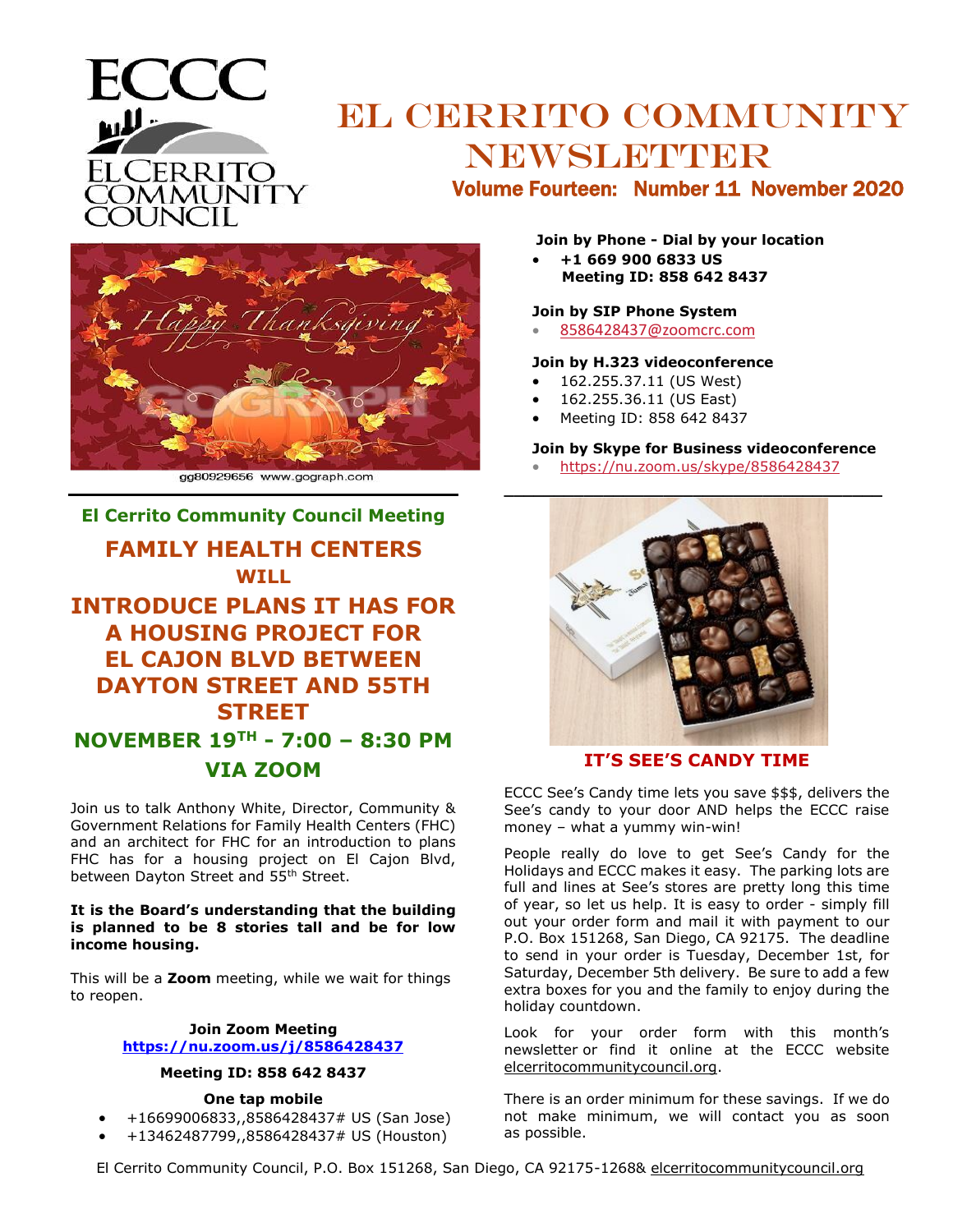## **GOODBYE AND BEST OF LUCK TO GEORGETTE GÓMEZ & STOPHER WE HOPE WE SEE YOU AGAIN SOON**

Georgette Gómez, who has been the El Cerrito City Council Representative for the past 4 years, threw her hat into the ring earlier this year for the U.S. House of Representatives ("House") seat being vacated by Susan Davis. In doing so, her seat on the City Council was open. Though Georgette was not the elected candidate for House position she has a lot of interest in San Diego and we are certain to see her in the future. Best Wishes to you Georgette. Please keep us posted on your new adventures.

We also extend our Best Wishes Christopher Vallejo, know to us fondly as "Stopher" who has been the El Cerrito representative for Georgette's office for many years. Stopher has been a wonderful representative for us and certainly has a bright future ahead of him. Stopher, we will miss you and hope to see you again soon.

## **CONGRATULATIONS TO SEAN ELO-RIVERA!**

**\_\_\_\_\_\_\_\_\_\_\_\_\_\_\_\_\_\_\_\_\_\_\_\_\_\_\_\_\_\_\_**

Sean Elo-Rivera was elected to be the District 9 City Councilmember on November 3rd. District 9 includes El Cerrito and many of our neighboring communities.

The El Cerrito community got to know Sean during his campaign for the primary and general elections this year when he attended our community meetings. Sean's inauguration will be on December 10, 2020 and his term will then begin. Congratulations Sean – we look forward to working with you.

# **CONGRATULATIONS TO TODD GLORIA!**

**\_\_\_\_\_\_\_\_\_\_\_\_\_\_\_\_\_\_\_\_\_\_\_\_\_\_\_\_\_\_\_\_\_\_\_\_\_\_**

Todd Gloria, long time San Diego representative, was elected to be the new Mayor of the City of San Diego.

The El Cerrito community got to know Todd while he was on the City Council a few years back. Todd Gloria's inauguration will be on December 10, 2020 and his term will begin. Congratulations to you Mr. Mayor – we look forward to working with you.

## **CONGRATULATIONS TO SARAH JACOBS!**

**\_\_\_\_\_\_\_\_\_\_\_\_\_\_\_\_\_\_\_\_\_\_\_\_\_\_\_\_\_\_\_\_\_\_\_\_\_\_**

Sarah Jacobs is an El Cerrito resident and was elected to the U.S. House of Representatives on November 3rd. Congratulations Sarah – we look forward to working with you.

The House convenes on January 3rd or 6th of 2021.

#### **Best wishes to all of our Representatives**

### **SAFETY & CRIME PREVENTTION BE SMART DURING THE HOLIDAYS**

Yes, it is the Holiday Season again! Full of activities and fun. It is also the time of year for advantageous crime.

Please be careful while you are out shopping, getting together with friends and having packages delivered. It is easy to be distracted at this time of year with so much going on. Following are a few safety tips given to us over the years by community relations officers.

Purses, etc. - Do not leave purses, phones and purchases unattended. One easy theft deterrent is to loop the seat belt on a shopping cart through the straps of your purse when shopping.

A long strapped, cross-body purse frees up hands, keeps valuables close and is safer than juggling a purse or putting it down.

**Purse in first** - When you get to the car with purchases, your purse should be the FIRST thing that goes into the car. Do not leave it sitting in a cart while you load the car - it is too easy for a quick thief to steal.

Deliveries to home - Porch thieves are busy this time of year, so make plans to not leave packages sitting anywhere that is easy to see and access. Better yet have them delivered to a neighbor who is home. Turn on porch lights if getting home after dark.

Think about investing in some of the new security system with cameras. Videos and photos give the police a better chance to capture vandals.

Car safety - Do not leave packages visible in your car while shopping. Put items in the trunk or make them inconspicuous low inside the car, such as on the floor, covered with something in a color similar to the car's interior or dark in color.

Do not leave anything in your car overnight - no cell phones, computers or gifts. Lock all of your cars' doors and roll up windows. Videos have shown people walking down a car lined street testing door handles on the parked cars to see if any are open and an easy target.

There are numerous vehicles on our neighborhood streets making deliveries these days, so just be extra aware of situations that seem odd. Do not approach anyone who raises your concern, but do try to get license plates, vehicle and person descriptions and write them down while fresh in your mind.

If a situation is ongoing, call 911 if you are very concerned. Otherwise, call **the non-emergency line at 619-531-2000** and provide all details that you can.

Let's all be safe, theft free and have a wonderful holiday season.

El Cerrito Community Council, P.O. Box 151268, San Diego, CA 92175 & elcerritocommunitycouncil@gmail.com